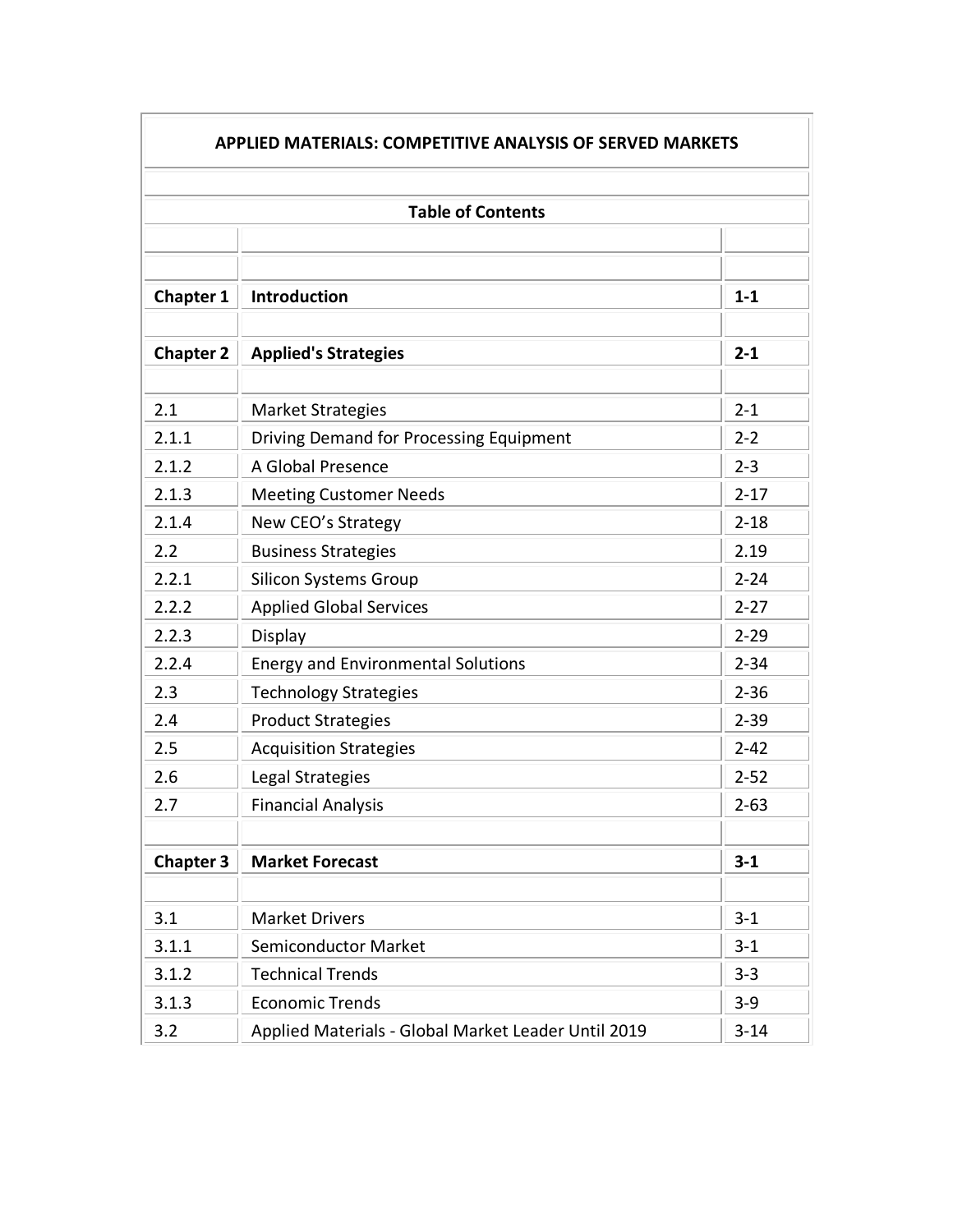| 3.3              | <b>Market Size and Market Shares</b>         | $3 - 17$ |
|------------------|----------------------------------------------|----------|
| 3.3.1            | <b>Chemical Vapor Deposition</b>             | $3-17$   |
| 3.3.2            | <b>Physical Vapor Deposition</b>             | $3 - 21$ |
| 3.3.3            | Dry Etch                                     | $3 - 25$ |
| 3.3.4            | Rapid Thermal Processing/Oxidation/Diffusion | $3 - 29$ |
| 3.3.5            | Silicon Epitaxy                              | $3 - 33$ |
| 3.3.6            | <b>Chemical Mechanical Planarization</b>     | $3 - 37$ |
| 3.3.7            | Metrology and Inspection                     | $3 - 41$ |
| 3.3.8            | Ion Implantation                             | $3 - 45$ |
|                  |                                              |          |
| <b>Chapter 4</b> | <b>Competitive Environment</b>               | $4 - 1$  |
|                  |                                              |          |
| 4.1              | Introduction                                 | $4 - 1$  |
| 4.2              | Lam Research                                 | $4 - 2$  |
| 4.2.1            | <b>Strategies</b>                            | $4 - 2$  |
| 4.2.2            | Products                                     | $4 - 5$  |
| 4.2.3            | <b>Financial Analysis</b>                    | $4 - 13$ |
| 4.3              | Tokyo Electron Limited                       | $4 - 15$ |
| 4.3.1            | <b>Strategies</b>                            | $4 - 15$ |
| 4.3.2            | Products                                     | $4 - 18$ |
| 4.3.3            | <b>Financial Analysis</b>                    | $4 - 21$ |
| 4.4              | <b>KLA</b>                                   | $4 - 23$ |
| 4.4.1            | <b>Strategies</b>                            | $4 - 23$ |
| 4.4.2            | Products                                     | $4 - 25$ |
| 4.4.3            | <b>Financial Analysis</b>                    | $4 - 29$ |
| 4.5              | <b>ASM International</b>                     | $4 - 31$ |
| 4.5.1            | <b>Strategies</b>                            | $4 - 31$ |
| 4.5.2            | Products                                     | $4 - 33$ |
| 4.5.3            | <b>Financial Analysis</b>                    | $4 - 37$ |
| 4.6              | <b>Axcelis</b>                               | $4 - 38$ |
| 4.6.1            | <b>Strategies</b>                            | $4 - 38$ |
| 4.6.2            | Products                                     | $4 - 39$ |
| 4.6.3            | <b>Financial Analysis</b>                    | $4 - 40$ |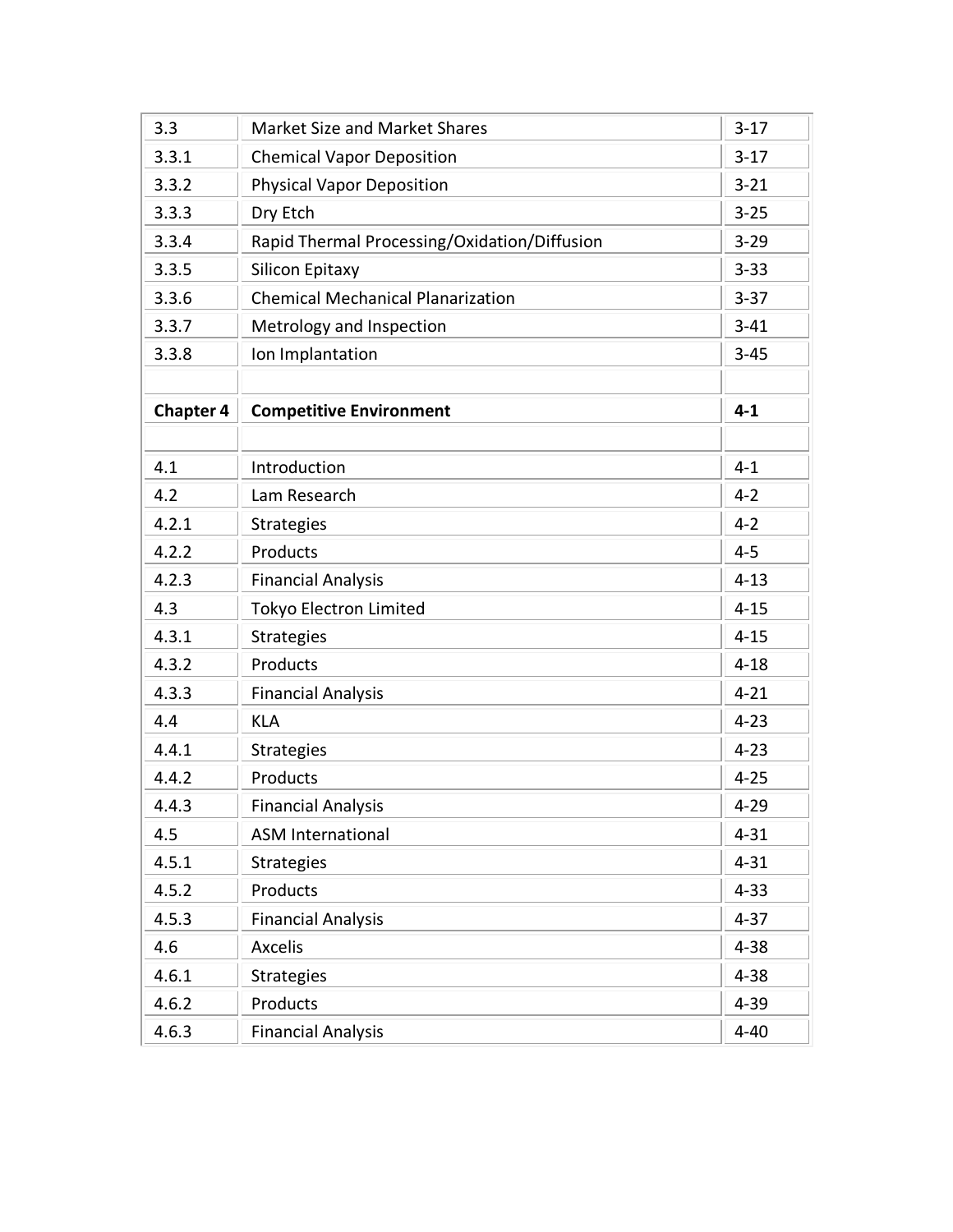| 4.7    | Canon Anelva                                            | $4 - 41$ |
|--------|---------------------------------------------------------|----------|
| 4.7.1  | Business Sectors Covered In The Market Analysis Chapter | $4 - 41$ |
| 4.7.2  | <b>Company Profile</b>                                  | $4 - 41$ |
| 4.7.3  | <b>Company Financials</b>                               | $4 - 42$ |
| 4.8    | Ebara                                                   | $4 - 43$ |
| 4.8.1  | Business Sectors Covered In The Market Analysis Chapter | $4 - 43$ |
| 4.8.2  | <b>Company Profile</b>                                  | $4 - 43$ |
| 4.8.3  | <b>Company Financials</b>                               | $4 - 45$ |
| 4.9    | <b>Eugene Technology</b>                                | $4 - 47$ |
| 4.9.1  | Business Sectors Covered In The Market Analysis Chapter | $4 - 47$ |
| 4.9.2  | <b>Company Profile</b>                                  | $4 - 47$ |
| 4.9.3  | <b>Company Financials</b>                               | $4 - 48$ |
| 4.10   | Hitachi High-Technologies                               | $4 - 49$ |
| 4.10.1 | Business Sectors Covered In The Market Analysis Chapter | $4 - 49$ |
| 4.10.2 | <b>Company Profile</b>                                  | $4 - 49$ |
| 4.10.3 | <b>Company Financials</b>                               | $4 - 51$ |
| 4.11   | Hitachi Kokusai Electric                                | $4 - 52$ |
| 4.11.1 | Business Sectors Covered In The Market Analysis Chapter | $4 - 52$ |
| 4.11.2 | <b>Company Profile</b>                                  | $4 - 52$ |
| 4.11.3 | <b>Company Financials</b>                               | $4 - 53$ |
| 4.12   | <b>Jusung Engineering</b>                               | $4 - 54$ |
| 4.12.1 | Business Sectors Covered In The Market Analysis Chapter | $4 - 54$ |
| 4.12.2 | <b>Company Profile</b>                                  | $4 - 54$ |
| 4.12.3 | <b>Company Financials</b>                               | $4 - 55$ |
| 4.13   | <b>KC Tech</b>                                          | $4 - 56$ |
| 4.13.1 | Business Sectors Covered In The Market Analysis Chapter | $4 - 56$ |
| 4.13.2 | <b>Company Profile</b>                                  | $4 - 56$ |
| 4.13.3 | <b>Company Financials</b>                               | $4 - 57$ |
| 4.14   | Lasertec                                                | $4 - 58$ |
| 4.14.1 | Business Sectors Covered In The Market Analysis Chapter | $4 - 58$ |
| 4.14.2 | <b>Company Profile</b>                                  | $4 - 58$ |
| 4.14.3 | <b>Company Financials</b>                               | $4 - 59$ |
| 4.15   | Nissin Ion Equipment                                    | $4 - 60$ |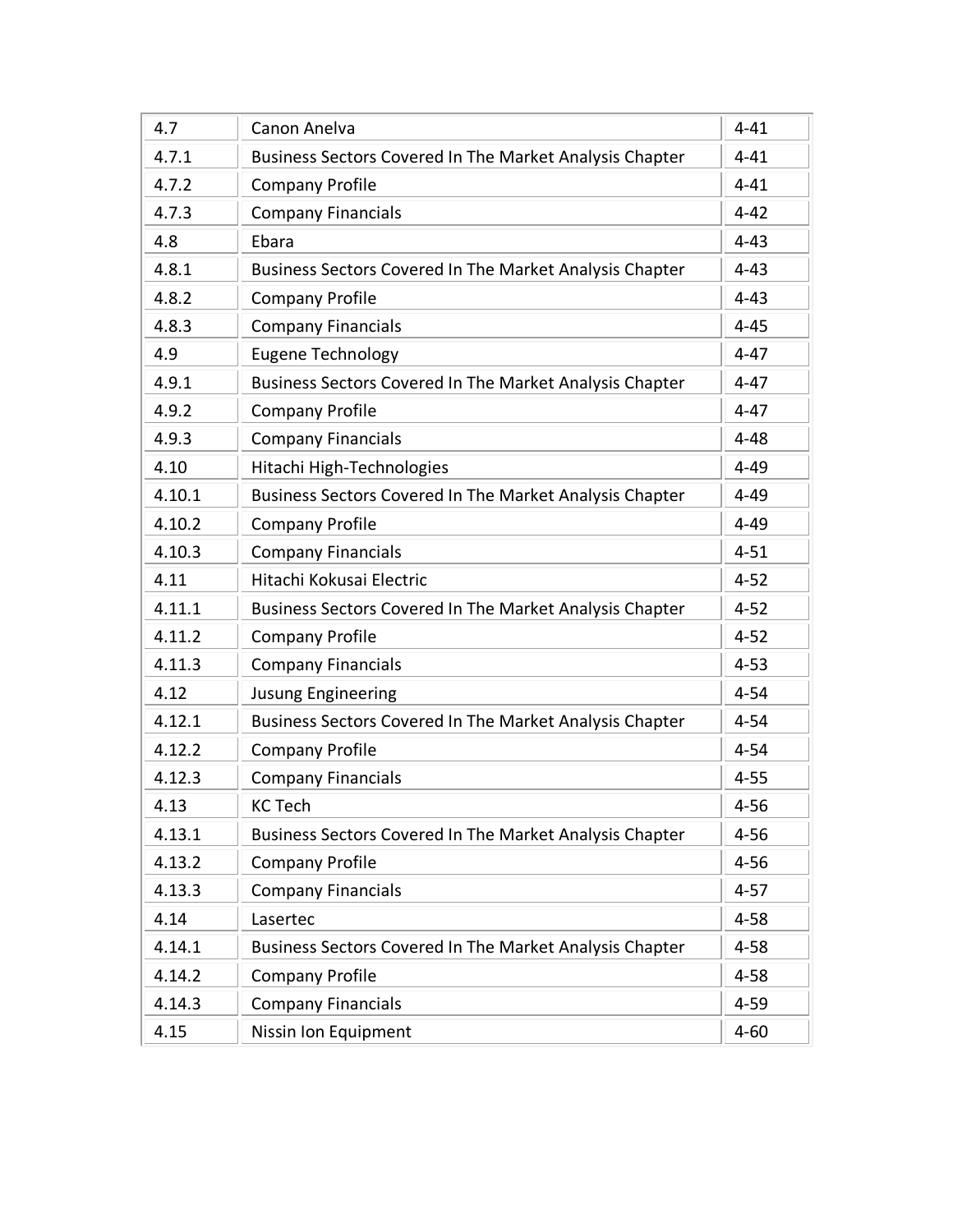| 4.15.1                | Business Sectors Covered In The Market Analysis Chapter | $4 - 60$ |  |
|-----------------------|---------------------------------------------------------|----------|--|
| 4.15.2                | <b>Company Profile</b>                                  | $4 - 60$ |  |
| 4.15.3                | <b>Company Financials</b>                               | $4 - 60$ |  |
| 4.16                  | <b>NuFlare Technology</b>                               | $4 - 61$ |  |
| 4.16.1                | Business Sectors Covered In The Market Analysis Chapter | $4 - 61$ |  |
| 4.16.2                | <b>Company Profile</b>                                  | $4 - 61$ |  |
| 4.16.3                | <b>Company Financials</b>                               | $4 - 62$ |  |
| 4.17                  | <b>Screen Semiconductor Solutions</b>                   | $4 - 63$ |  |
| 4.17.1                | Business Sectors Covered In The Market Analysis Chapter | $4 - 63$ |  |
| 4.17.2                | <b>Company Profile</b>                                  | $4 - 63$ |  |
| 4.17.3                | <b>Company Financials</b>                               | $4 - 65$ |  |
| 4.18                  | <b>SEMES</b>                                            | $4 - 66$ |  |
| 4.18.1                | Business Sectors Covered In The Market Analysis Chapter | $4 - 66$ |  |
| 4.18.2                | <b>Company Profile</b>                                  | $4 - 66$ |  |
| 4.18.3                | <b>Company Financials</b>                               | $4 - 67$ |  |
| 4.19                  | <b>SEN</b>                                              | $4 - 68$ |  |
| 4.19.1                | Business Sectors Covered In The Market Analysis Chapter | $4 - 68$ |  |
| 4.19.2                | <b>Company Profile</b>                                  | $4 - 68$ |  |
| 4.19.3                | <b>Company Financials</b>                               | $4 - 69$ |  |
| 4.20                  | <b>TES</b>                                              | $4 - 70$ |  |
| 4.20.1                | Business Sectors Covered In The Market Analysis Chapter | $4 - 70$ |  |
| 4.20.2                | <b>Company Profile</b>                                  | $4 - 70$ |  |
| 4.20.3                | <b>Company Financials</b>                               | $4 - 71$ |  |
| 4.21                  | Ulvac                                                   | $4 - 72$ |  |
| 4.21.1                | Business Sectors Covered In The Market Analysis Chapter | $4 - 72$ |  |
| 4.21.2                | <b>Company Profile</b>                                  | $4 - 72$ |  |
| 4.21.3                | <b>Company Financials</b>                               | $4 - 73$ |  |
| 4.22                  | Wonik IPS                                               | $4 - 74$ |  |
| 4.22.1                | Business Sectors Covered In The Market Analysis Chapter | $4 - 74$ |  |
| 4.22.2                | <b>Company Profile</b>                                  | $4 - 74$ |  |
| 4.22.3                | <b>Company Financials</b>                               | $4 - 74$ |  |
|                       |                                                         |          |  |
| <b>List of Tables</b> |                                                         |          |  |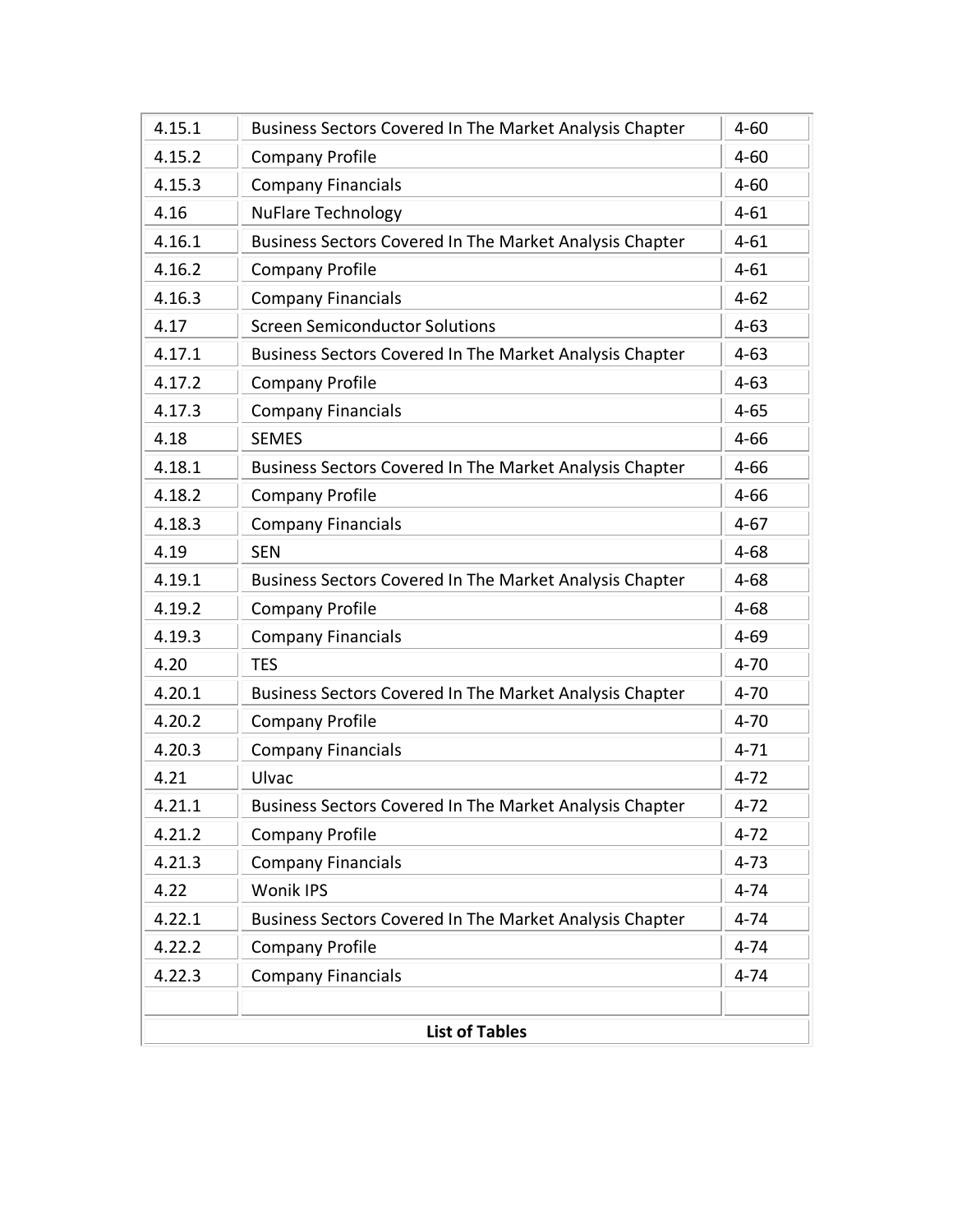| 3.1  | <b>Worldwide Capital Spending</b>                 | $3-12$   |
|------|---------------------------------------------------|----------|
| 3.2  | Wafer Front End (WFE) Market By Device Type       | $3 - 13$ |
| 3.3  | Top Semiconductor Equipment Revenues              | $3 - 16$ |
| 3.4  | Worldwide CVD Market Forecast                     | $3 - 18$ |
| 3.5  | Worldwide CVD Market Shares                       | $3 - 19$ |
| 3.6  | Worldwide PVD Market Forecast                     | $3 - 22$ |
| 3.7  | Worldwide PVD Market Shares                       | $3 - 23$ |
| 3.8  | Worldwide Dry Etch Market Forecast                | $3 - 26$ |
| 3.9  | Worldwide Dry Etch Market Shares                  | $3 - 27$ |
| 3.10 | Worldwide RTP/Oxidation/Diffusion Market Forecast | $3 - 30$ |
| 3.11 | Worldwide RTP/Oxidation/Diffusion Market Shares   | $3 - 31$ |
| 3.12 | Worldwide Silicon Epitaxy Market Forecast         | $3 - 34$ |
| 3.13 | Worldwide Silicon Epitaxy Market Shares           | $3 - 34$ |
| 3.14 | Worldwide CMP Market Forecast                     | $3 - 38$ |
| 3.15 | Worldwide CMP Market Shares                       | $3 - 39$ |
| 3.16 | Worldwide M&I Market Forecast                     | $3 - 42$ |
| 3.17 | Worldwide M&I Market Shares                       | $3 - 43$ |
| 3.18 | Worldwide Ion Implantation Market Forecast        | $3 - 46$ |
| 3.19 | Worldwide Ion Implantation Market Shares          | $3-47$   |
|      |                                                   |          |
|      | <b>List of Figures</b>                            |          |
|      |                                                   |          |
| 3.1  | Semiconductor vs Equipment vs GDP                 | $3-9$    |
| 3.2  | <b>Recession Cycle</b>                            | $3 - 11$ |
| 3.3  | Semiconductor Equipment Share                     | $3 - 15$ |
| 3.4  | Worldwide CVD Market Shares                       | $3 - 20$ |
| 3.5  | Worldwide PVD Market Shares                       | $3 - 24$ |
| 3.6  | Worldwide Dry Etch Market Shares                  | $3 - 28$ |
| 3.7  | Worldwide RTP/Oxidation/Diffusion Market Shares   | $3 - 32$ |
| 3.8  | Worldwide Silicon Epitaxy Market Shares           | $3 - 36$ |
| 3.9  | Worldwide CMP Market Shares                       | $3 - 40$ |
| 3.10 | Worldwide M&I Market Shares                       | $3 - 44$ |